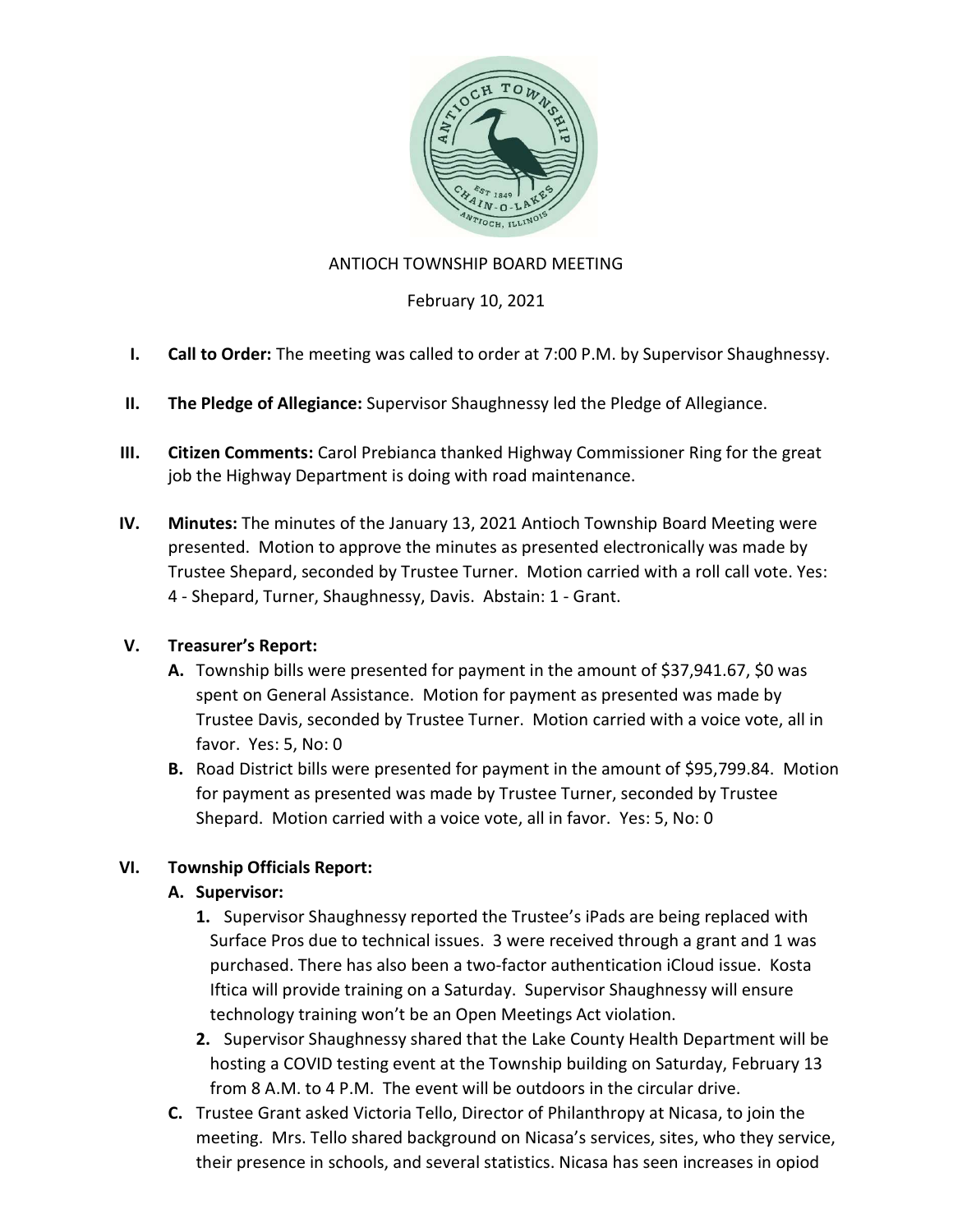use, suicides, and overdose deaths. Nicasa's mental health, substance abuse and addiction, and suicide crisis and intervention services have seen increases. Antioch is a top 10 zip code for substance abuse and crisis intervention. In 2019 Nicasa treated 125 Antioch Township residents for 2,092 hours, and in 2020 113 Antioch Township residents for 2,241.5 hours. The number of cases decreased, but hours increased due to the complexity of issues. Trustee Grant asked what Antioch Township donation money would be used for if a donation is made. Mrs. Tello confirmed money would go to whatever is specified. Townships write their own service agreement contracts and send them to Nicasa. Trustee Turner inquired what \$1,000 would get in hours. Mrs. Tello confirmed donations typically go towards group sessions, which is a minimum of 8 people, and costs \$75 per hour. Individual hours cost Nicasa \$100, but residents are charged less. Trustee Shepard confirmed with Mrs. Tello that 87-90% of participants agency wide don't have funding. Naloxone, used to treat narcotic overdoses, costs \$40 per dose and Nicasa provided the Antioch Police Department with 140 doses. Supervisor Shaughnessy reported that the Township attorney, Ancel Glink, advised that it is illegal for the Township to donate Township funds to non-profit organizations unless it meets specific statutory criteria. Supervisor Shaughnessy recommended the conversation be tabled to next month. Trustee Grant would like to donate \$1,000 to help approximately 106 Antioch residents in group sessions. Supervisor Shaughnessy advised that a decision should not be made until the legal criteria is determined. Motion to table the funding discussion was made by Trustee Grant, seconded by Trustee Davis. Motion carried with a voice vote, all in favor. Yes: 5, No: 0

## B. Clerk:

- 1. Statement of Economic Interests will be coming out and must be completed and submitted to the Lake County Clerk's Office by May 1, 2021.
- 2. Budget hearings will be on Wednesday, April 14, 2021 at the Township office. The Township hearing will be at 6:30 P.M. and Road District at 6:45 P.M. Budgets and Appropriation Ordinances must be on display by March 15, 2021.
- 3. The Annual Meeting is Tuesday, April 13, 2021 at 6:30 P.M. at the Township office. The last day registered voters can request an agenda item is March 1, 2021.

### C. Assessor:

- 1. The senior freeze and disability and veteran exemptions automatically rolled into 2020. Lake County and the Treasurer are not doing that again, and residents can submit applications for exemptions in the Assessor's Office by appointment only.
- 2. The tentative increase for the equalization factor is 2.68%. If the tax rate stays the same, taxes will go up approximately 3%, but this is not finalized yet.
- 3. Aaron Archibald was recognized by Jerry Nellessen for a seamless and courteous process while assisting him with exemption applications.

#### D. Highway Commissioner:

1. The Highway Department is emersed with winter maintenance and there has ben a lot of time behind the wheel.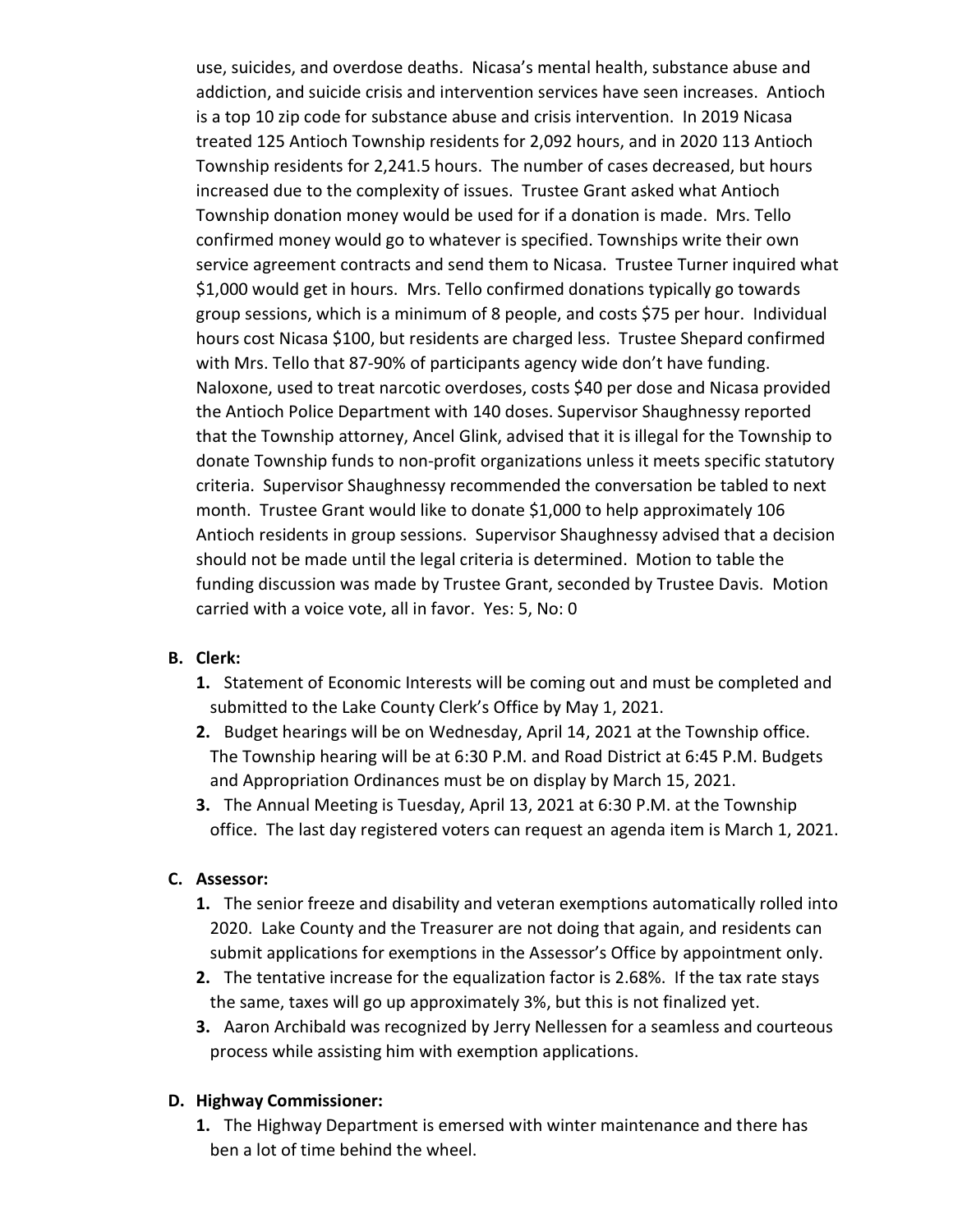### E. Trustee Reports:

- 1. Senior Committee, Trustee Davis:
	- a. The Township became Lake County Health Care Ambassadors and registered 35 seniors for the vaccine, a letter with vaccine information was sent to over 300 seniors, when the vaccine is readily available seniors will be called to make them aware of options should they choose to be vaccinated, and senior transportation for Group B vaccines is being coordinated with the Lake County Fairgrounds and Health Department. North Bridge is partnering with the Township on senior home needs. St Mark's Church has been partnered with for a card exchange. The task force is still running and the Township now provides adult diapers. There is a mailing list of 1,248 contacts and a newsletter will be go out the end of February. A 2021 budget will be shared once there is a better understanding of regulations for Spring/Summer.

# 2. Grant Committee, Trustee Turner:

- a. Supervisor Shaughnessy sent notes to 18 Townships regarding non-profit donations and grants. Trustee Turner followed up on their grant processes. 2 Townships use outside contractors. Trustee Turner requested contact information and he will share proposals from Todd Kupsak and another contractor at the next board meeting. Trustee Turner was also told that it is illegal to donate to non-profit organizations without a social service contract.
- 3. Transportation Committee, Trustee Grant: No update.
- 4. Parks Committee, Trustee Shepard:
	- a. It is cold enough for the skating rink and the sled hill is being used. Supervisor Shaughnessy shared that the Township website now shows if the rink is open or closed. The rink is closed due to several feet of liner being exposed. It is being worked on to become operational. Hockey versus open skate hours hasn't been formally addressed and will be if needed.
	- b. Trustee Shepard reported the fiberoptic cable will not be fixed until spring.

## VII. New Business: None.

## VIII. Executive Session: None.

IX. Adjournment: There was no further business to come before the board. Trustee Shepard made a motion to adjourn, seconded by Trustee Davis. Motion carried with a voice vote, all in favor and the meeting adjourned at 8:45 P.M. Yes: 5, No:0.

### Present: Supervisor – Tom Shaughnessy

Trustees – Judy Davis, Peter Grant, Kris Shepard, Steve Turner

Highway Commissioner – Eric Ring

Chief Deputy Assessor – Lee Perry

Clerk – Meghan Dyer Dawe